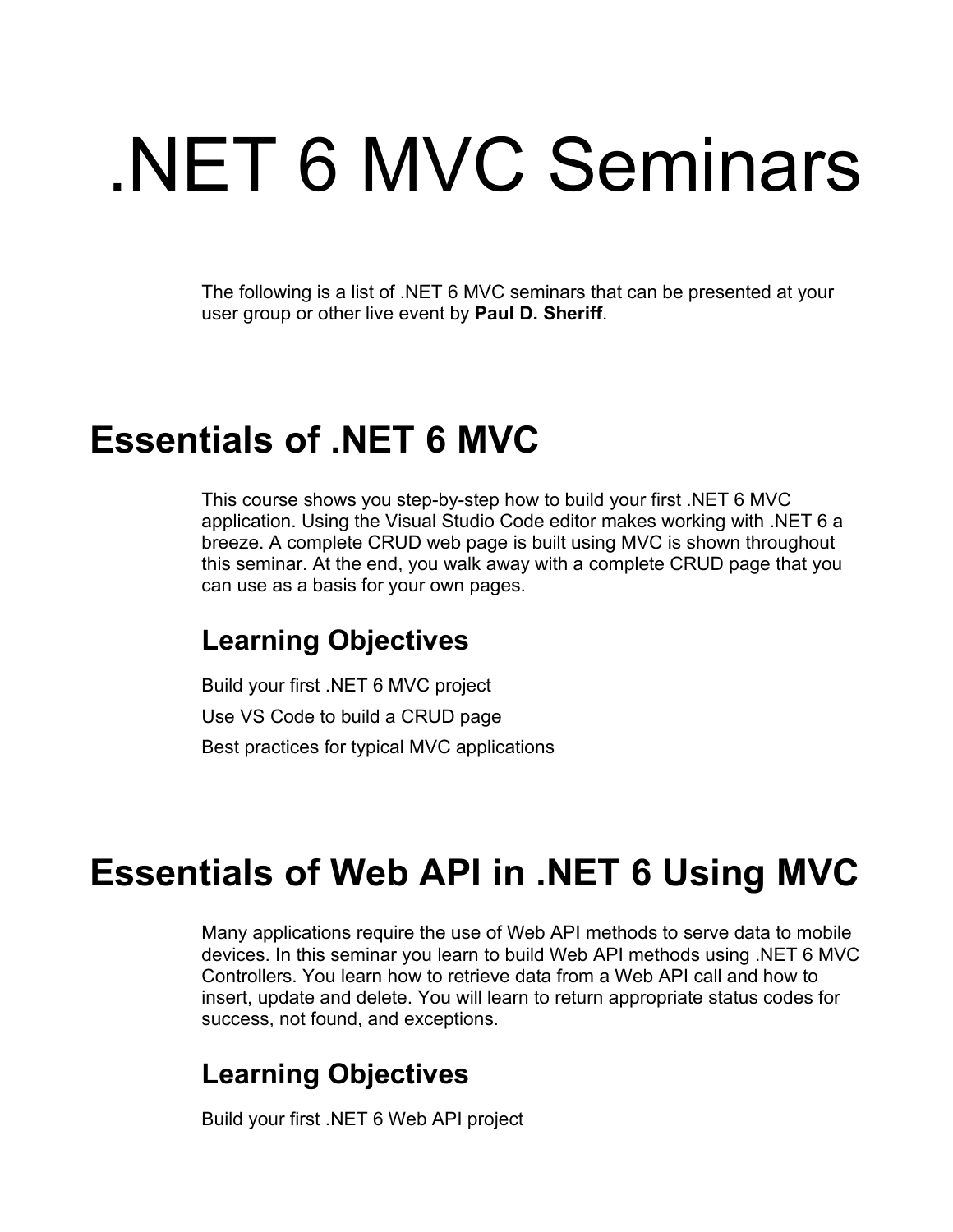Use Controllers to build Web API's Best practices for Web API methods

## **Essentials of Minimal Web APIs in .NET 6**

Minimal APIs are a quick and easy way to get started learning how to create Web APIs for your applications. In this seminar you learn to build Web API methods using .NET 6 Minimal APIs. You learn how to retrieve data from a Web API call and how to insert, update and delete. You will learn to return appropriate status codes for success, not found, and exceptions. You also learn how to make the Minimal APIs more reusable and easier to maintain

#### **Learning Objectives**

Build your first .NET 6 Web API project Use Minimal APIs to build Web API's Generic approach to Minimal API development Best practices for Web API methods

## **Maintainable MVC Views using Partial Pages and MVVM**

Visual Studio generates five separate pages for CRUD logic in MVC. This creates a lot of duplicate code. In this seminar you will learn to combine all these pages into one single page and a couple partial pages. You will use MVC, C#, jQuery and MVVM to build a single page for searching, listing, adding, editing, and deleting data in a database table. You will also learn how to eliminate code from your controller and make a view model that can be used across multiple UIs.

### **Learning Objectives**

Eliminate pages from MVC applications Create reusable view models for multi-UI usage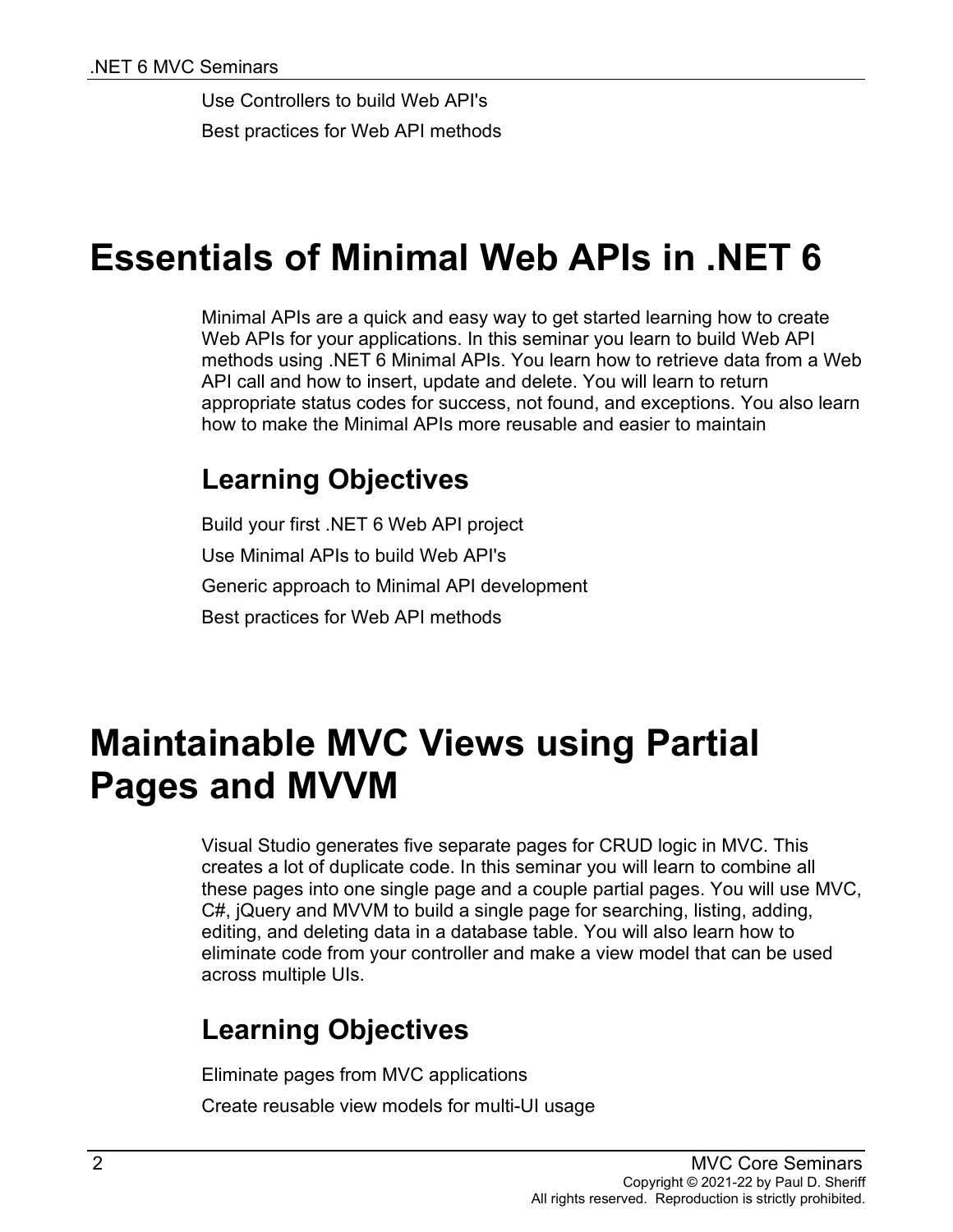# **Getting Familiar with Tag Helpers in .NET 6 MVC**

Tag helpers can make your HTML easier to read and will make you more productive. In this seminar you learn how to use the new tag helpers in .NET 6 MVC. You will be exposed to the built-in Tag helpers such as Anchor, Form, Input, Link, Partial and more. In addition, you learn to build your own custom Tag helper.

#### **Learning Objectives**

Learn the built-in Tag helpers See how Tag helpers make your HTML easier to read Build a custom Tag helper

## **Integrating jQuery and Ajax in .NET 6 MVC Applications**

Every MVC and Web Forms developer knows that performing a post-back is a time-consuming process. Instead of posting back just to refresh one control like a drop-down list on a page, you can use jQuery and Ajax instead. A typical example is loading one drop-down after selecting a value in another drop-down. In this seminar you learn to create a controller method in MVC that can be called from jQuery to return JSON data. You then learn various methods to process that data to render various list controls on your page.

### **Learning Objectives**

Create Web API controller methods in MVC Write jQuery to make calls to Web API Build lists of data from JSON returned from a Web API calls